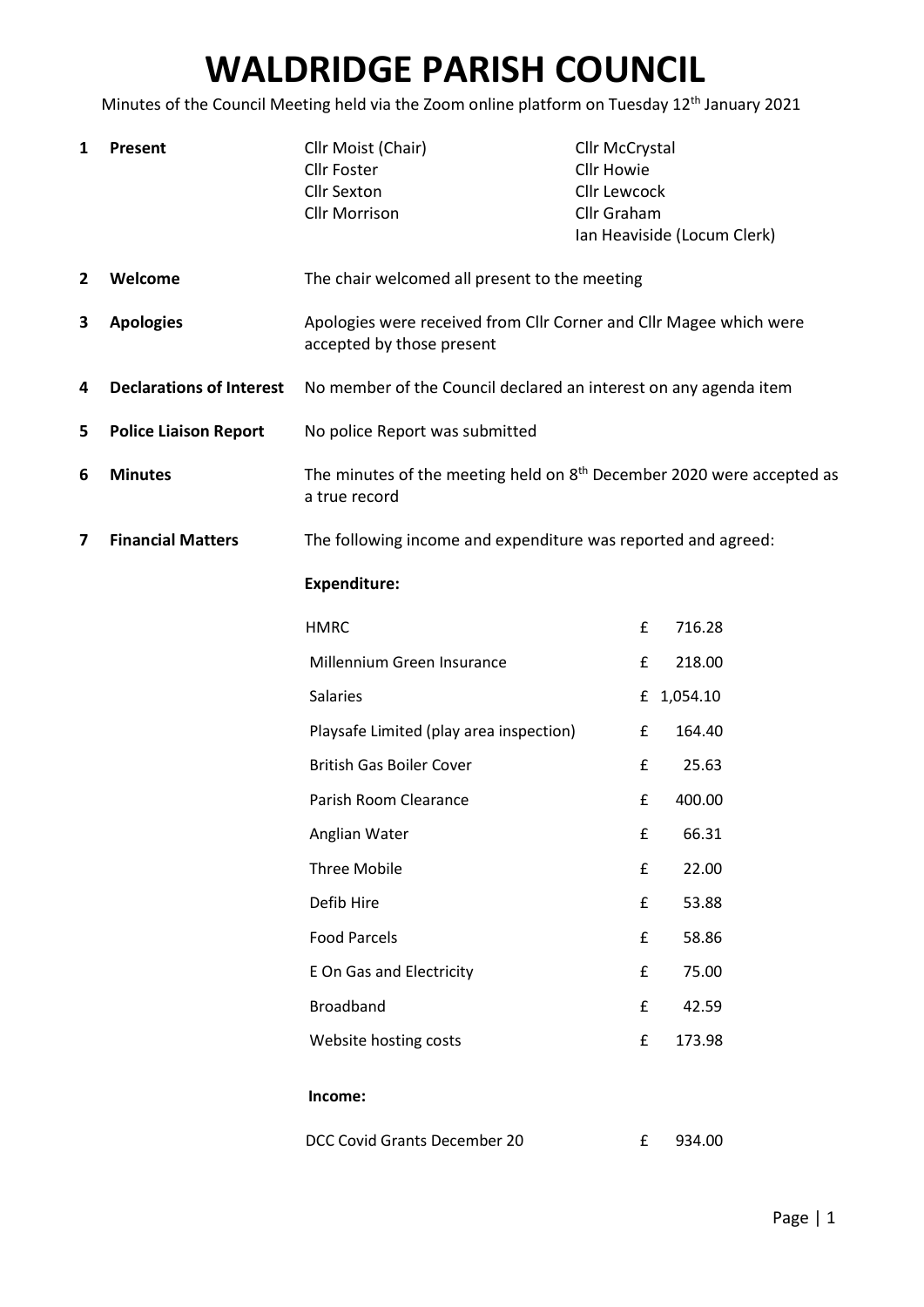The Q3 Budget Statement and the Draft Budget and Precept proposals were presented as part of the Budget Process. (refer to Motion 2 )

8 Parish Matters a County Councillors Report: No report was delivered b Planning Applications: No planning applications were submitted c Planning Applications submitted after agenda : There were no applications to report d Correspondence Received: Correspondence from ACAS re staffing matter (reported alsewhere) e Correspondence Received after agenda: No Correspondence received after agenda published f Using Parish Rooms as a lending library: It was agreed to shelve this idea until the pandemic was over h Official E Mail address and Domain: This process is still ongoing i Parish Rooms Refurbishment: This process is still ongoing however the fire officer cannot attend site until at least the end of May j Help for the vulnerable: District Nurses have been unable to give their usual help as their numbers have been cut by those self isolating however 2 parcels have been delivered since the last meeting k Report on Double Taxation and County Durham It was resolved that WPC would not become involved with this proposal

## 9 Motions 1 Proposed by Paul Sexton seconded by Bill Moist

Parish Current Bank Account – To open a new current account with Unity Trust Bank with Cllrs Moist, Morrison, Sexton & Foster and the Parish Clerk as signatories. This item was carried by those present

Parish Savings Bank Account – To open a new savings account with Redwood Bank. The account is a 90 notice account currently bearing 1% interest. All deposits and withdrawals will be made via the Parish Councils current account so there is no requirement for additional signatories. This was agreed by those present as soon as the current account is active.

## 2 Proposed by Bill Moist seconded by Paul Sexton

The proposal to freeze the parish precept for the forthcoming year was accepted by those present.

The proposal to adopt the draft Budget for 2021/2022 in the sum of £94,824.00 and the precept amount in the sum of £65385.00 was accepted by those present